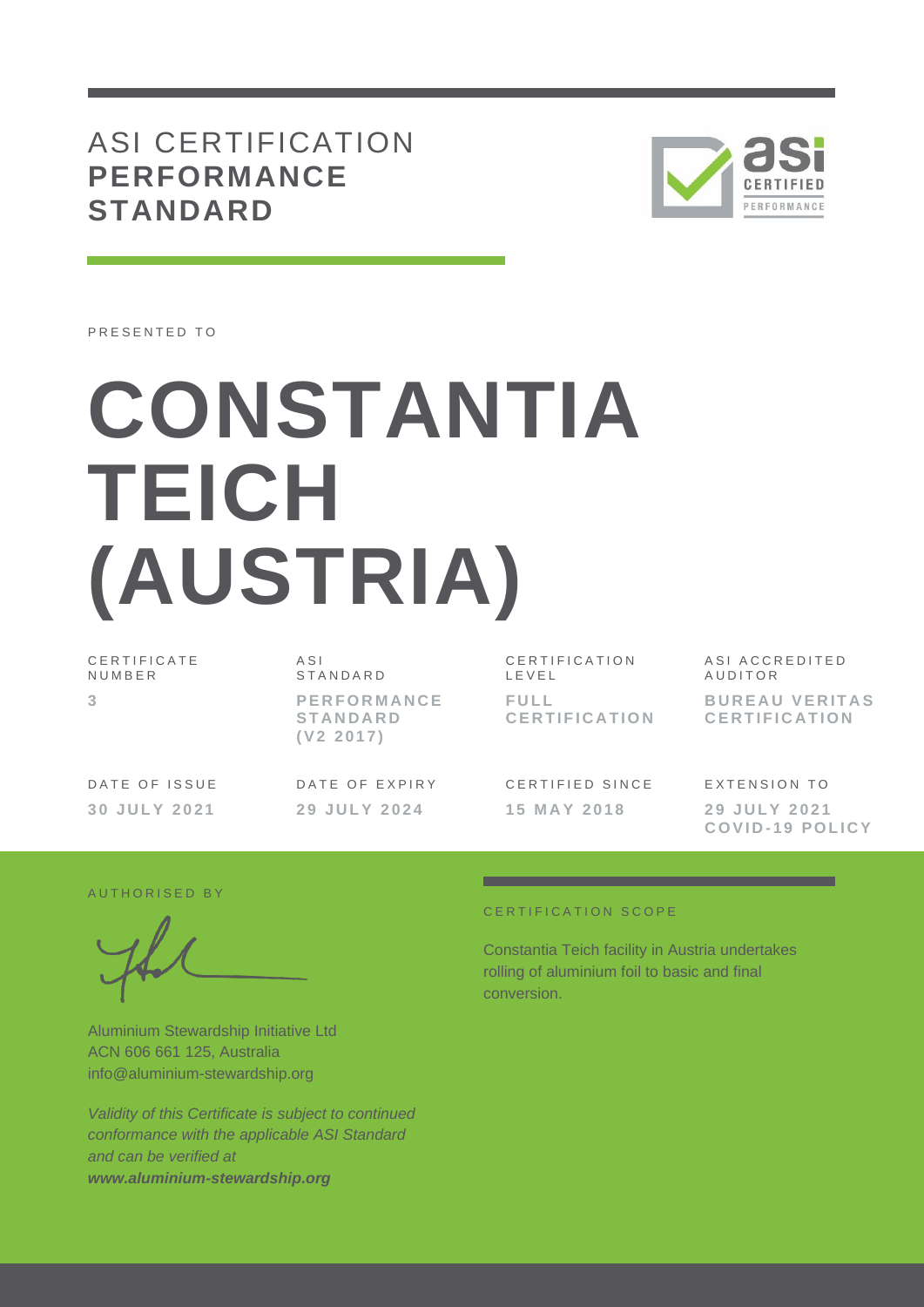# SUMMARY AUDIT REPORT **PERFORMANCE STANDARD**

## **OVERVIEW**

| MEMBER NAME                       | Constantia Flexibles International GmbH                                                                                                                                                                                                                                                                                                                                                                                                          |
|-----------------------------------|--------------------------------------------------------------------------------------------------------------------------------------------------------------------------------------------------------------------------------------------------------------------------------------------------------------------------------------------------------------------------------------------------------------------------------------------------|
| ENTITY NAME                       | Constantia Teich (Austria)                                                                                                                                                                                                                                                                                                                                                                                                                       |
| CERTIFICATION<br>SCOPE            | Constantia Teich facility in Austria undertakes rolling of aluminium foil to<br>basic and final conversion.                                                                                                                                                                                                                                                                                                                                      |
| SUPPLY CHAIN<br><i>ACTIVITIES</i> | Semi-Fabrication<br>Material Conversion (Production and Transformation)<br>Other manufacturing or sale of products containing Aluminium                                                                                                                                                                                                                                                                                                          |
| ASI STANDARD                      | Performance Standard V2                                                                                                                                                                                                                                                                                                                                                                                                                          |
| AUDIT TYPE                        | Initial Certification Audit $(3 - 4$ February 2018)<br>Re-Certification Audit (30 - 31 March 2021)                                                                                                                                                                                                                                                                                                                                               |
| AUDIT FIRM                        | <b>Bureau Veritas Certification</b>                                                                                                                                                                                                                                                                                                                                                                                                              |
| AUDIT DATE                        | 3 - 4 February 2018 (Initial Certification Audit)<br>30 - 31 March 2021 (Re-Certification Audit)                                                                                                                                                                                                                                                                                                                                                 |
| AUDIT REPORT<br>SUBMISSION        | 20 April 2018 (Initial Certification Audit)<br>9 June 2021 (Re-Certification Audit)                                                                                                                                                                                                                                                                                                                                                              |
| AUDIT SCOPE                       | Initial Certification Audit (3 - 4 February 2018)<br>Facilities covered in the audit scope included Constantia Teich in Weinburg,<br>Austria.<br>Supply chain activities included in the audit scope:<br>Semi-Fabrication<br>Material Conversion (Production and Transformation)<br>Other manufacturing or sale of products containing Aluminium<br>All applicable criteria in the ASI Performance Standard were included in the<br>audit scope. |
|                                   | Re-Certification Audit (30 - 31 March 2021)<br>The audit scope included the rolling of aluminium foil to basic and final<br>conversion at the Constantia Teich facility in Weinburg, Austria.                                                                                                                                                                                                                                                    |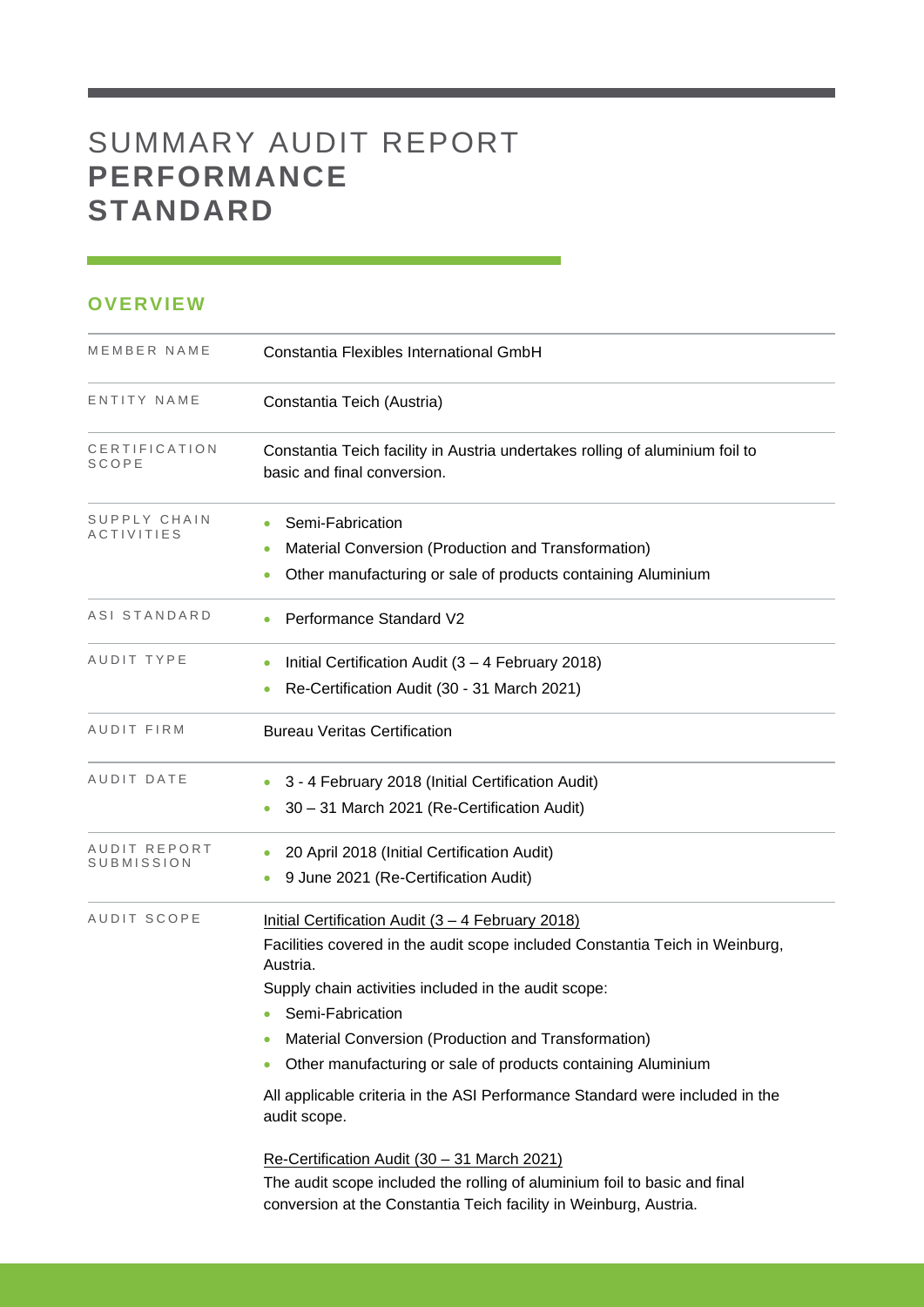|                         | Supply chain activities included in the audit scope:                                                                                                                                                                                                                                                                                                                                                                                              |
|-------------------------|---------------------------------------------------------------------------------------------------------------------------------------------------------------------------------------------------------------------------------------------------------------------------------------------------------------------------------------------------------------------------------------------------------------------------------------------------|
|                         | Semi-Fabrication<br>Material Conversion (Production and Transformation)                                                                                                                                                                                                                                                                                                                                                                           |
|                         | Other manufacturing or sale of products containing Aluminium<br>$\bullet$                                                                                                                                                                                                                                                                                                                                                                         |
|                         | All applicable criteria in the ASI Performance Standard were included in the<br>audit scope.                                                                                                                                                                                                                                                                                                                                                      |
|                         | At the time of the audit (March 2021), access to the site was limited, due to<br>COVID-19 related travel restrictions. The Audit has been undertaken as a<br>combined 'desktop' and on-site exercise, in accordance with ASI Interim<br>Policy regarding Audits, Audit-Related Travel and Coronavirus (v4), and<br>included a remote review of relevant documentation and on-site<br>observations for relevant environmental and social criteria. |
| AUDIT<br>OUTCOME        | Certification<br>۰                                                                                                                                                                                                                                                                                                                                                                                                                                |
| AUDIT<br>METHODOLOGY    | The Auditors confirm that:                                                                                                                                                                                                                                                                                                                                                                                                                        |
| DECLARATION             | The information provided by the Entity is true and accurate to the best<br>M<br>knowledge of the Auditor(s) preparing this report.                                                                                                                                                                                                                                                                                                                |
|                         | The findings are based on verified Objective Evidence relevant to the<br>M<br>time period for the Audit, traceable and unambiguous.                                                                                                                                                                                                                                                                                                               |
|                         | The Audit Scope and audit methodology are sufficient to establish<br>M<br>confidence that the findings are indicative of the performance of the<br>Entity's defined Certification Scope.                                                                                                                                                                                                                                                          |
|                         | The Auditor(s) have acted in a manner deemed ethical, truthful, accurate<br>M<br>professional, independent and objective.                                                                                                                                                                                                                                                                                                                         |
| CERTIFICATION<br>PERIOD | 30 July 2021 - 29 July 2024                                                                                                                                                                                                                                                                                                                                                                                                                       |
| NEXT AUDIT<br>TYPE      | <b>Re-Certification Audit</b>                                                                                                                                                                                                                                                                                                                                                                                                                     |
| NEXT AUDIT<br>DATE      | 29 July 2024                                                                                                                                                                                                                                                                                                                                                                                                                                      |
| CERTIFICATION<br>NUMBER | 3                                                                                                                                                                                                                                                                                                                                                                                                                                                 |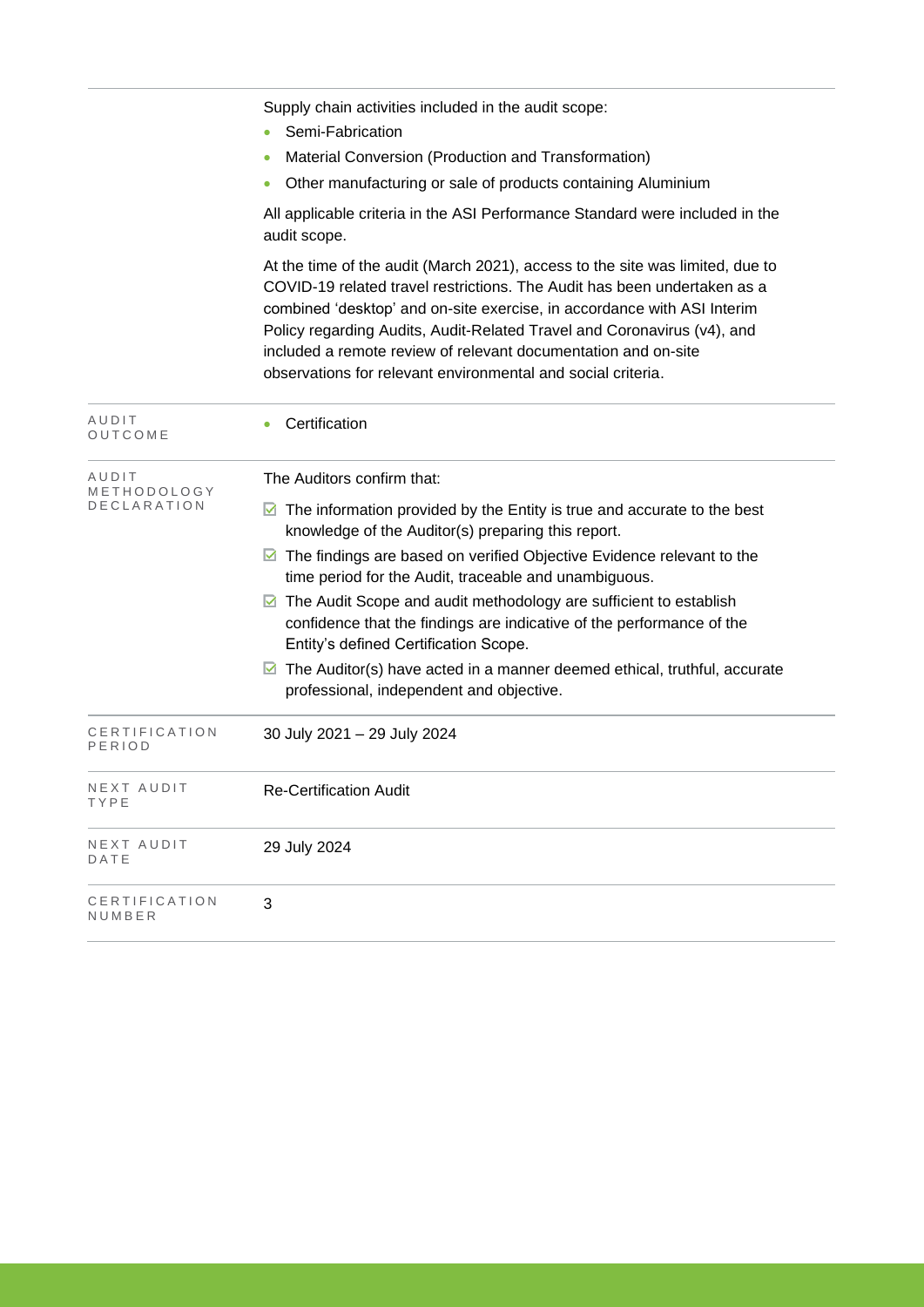## **SUMMARY OF FINDINGS**

| <b>CRITERION</b>                                                                 | RATING      | COMMENT                                                                                                                                                                                                                                                                                                                                                                                                                                                                        |  |
|----------------------------------------------------------------------------------|-------------|--------------------------------------------------------------------------------------------------------------------------------------------------------------------------------------------------------------------------------------------------------------------------------------------------------------------------------------------------------------------------------------------------------------------------------------------------------------------------------|--|
| PRINCIPLE 1 BUSINESS INTEGRITY                                                   |             |                                                                                                                                                                                                                                                                                                                                                                                                                                                                                |  |
| 1.1 Legal Compliance                                                             | Conformance | The Entity conducts controlled self-assessments<br>on an annual basis, which are checked by the<br>Constantia Flexibles Group on the fulfillment of all<br>legal requirements. Risk based questionnaires are<br>used.                                                                                                                                                                                                                                                          |  |
| 1.2 Anti-Corruption                                                              | Conformance | Constantia Flexibles has a well-established<br>system to fight corruption, including bribery, in all<br>its forms. An anti-corruption guideline exists and<br>employees have to participate in web-based<br>trainings and pass exams. A global whistle-<br>blowing hotline exists.                                                                                                                                                                                             |  |
| 1.3 Code of Conduct                                                              | Conformance | Constantia Flexibles has a Code of Conduct both<br>for internal and external use. It is available on the<br>public and internal websites, and staff are trained<br>every year. In the external version, a whistle<br>blower hotline is communicated; in the internal<br>version contact persons are also communicated.                                                                                                                                                         |  |
| PRINCIPLE 2 POLICY & MANAGEMENT                                                  |             |                                                                                                                                                                                                                                                                                                                                                                                                                                                                                |  |
| 2.1a Environmental, Social, and<br>Governance Policy (implement and<br>maintain) | Conformance | Constantia Teich has an integrated management<br>system for environmental, social and governance<br>compliance. Policies exist (Code of Conduct,<br>"Environment Policy", "Health, Safety, Security<br>and Environment Policy" etc.), the implementation<br>is monitored through the internal auditing system<br>of Constantia Flexibles with self-assessment of<br>the site Constantia Teich and additional risk-<br>based audits are carried out by Constantia<br>Flexibles. |  |
| 2.1b Environmental, Social, and<br>Governance Policy (senior<br>management)      | Conformance | There is strong commitment of the Entity's<br>management to the implementation of the<br>management systems. The effectiveness of the<br>system is reviewed during the annual<br>management reviews and all strategic documents<br>(incl. policies) have to be reviewed every three<br>years.                                                                                                                                                                                  |  |
| 2.1c Environmental, Social, and<br>Governance Policy<br>(communication)          | Conformance | Policies are communicated externally on the<br>website:<br>https://www.cflex.com/sustainability<br>At the plant (e.g. on shop-floor level, TV screens),<br>all data is available to staff through the information<br>sharepoint ("Eule").                                                                                                                                                                                                                                      |  |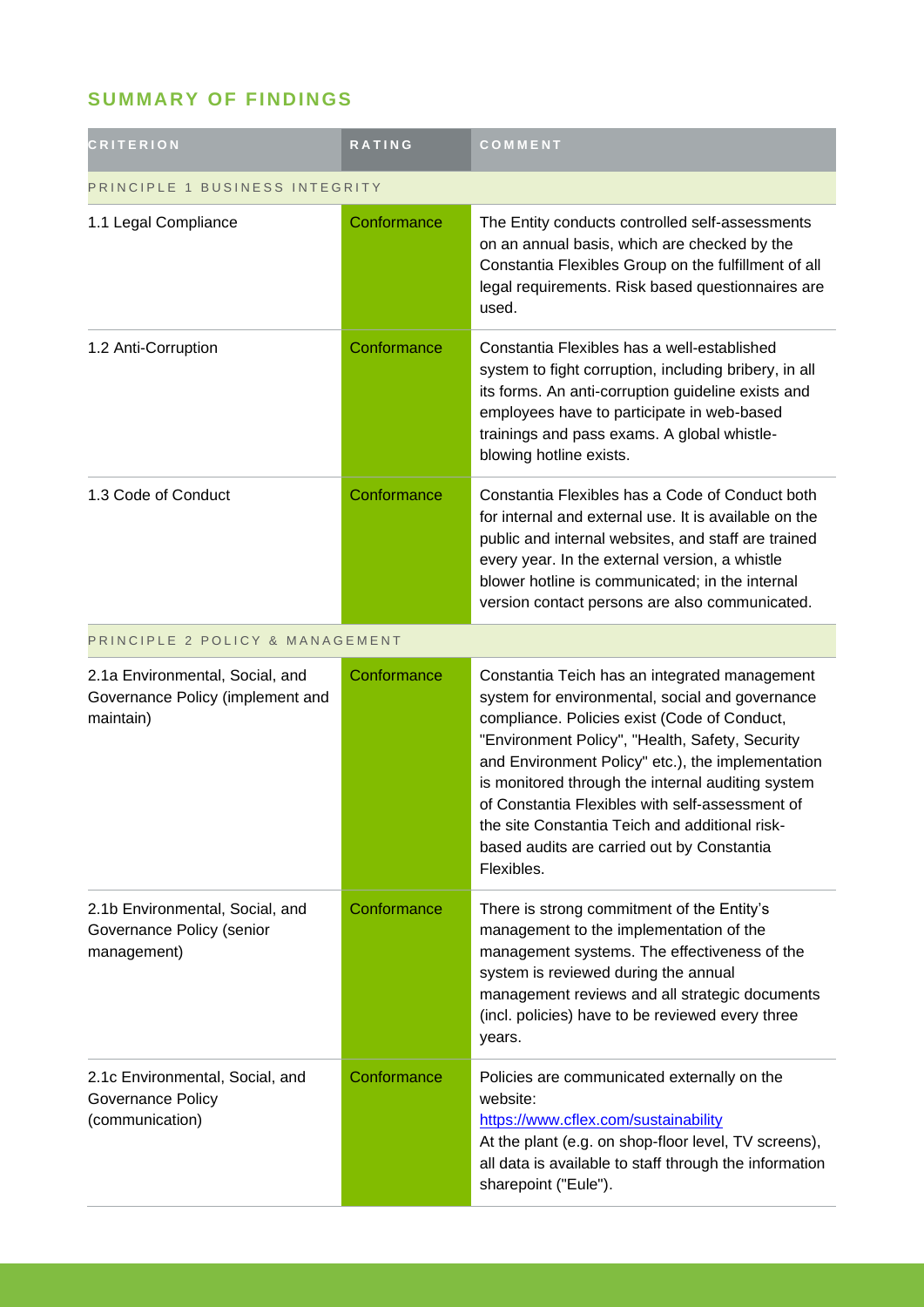| <b>CRITERION</b>                                                       | <b>RATING</b> | COMMENT                                                                                                                                                                                                                                                                                                                                                                                                                                                                                                                                                                                    |
|------------------------------------------------------------------------|---------------|--------------------------------------------------------------------------------------------------------------------------------------------------------------------------------------------------------------------------------------------------------------------------------------------------------------------------------------------------------------------------------------------------------------------------------------------------------------------------------------------------------------------------------------------------------------------------------------------|
| 2.2 Leadership                                                         | Conformance   | Constantia Teich nominated the Head of Quality<br>Management as the responsible person for the<br>implementation of the ASI Performance standard<br>and compliance with the Standard. The role<br>receives support from Constantia Flexibles<br>headquarters.                                                                                                                                                                                                                                                                                                                              |
| 2.3a Environmental and Social<br>Management Systems<br>(environmental) | Conformance   | The Entity is ISO 14001 certified.                                                                                                                                                                                                                                                                                                                                                                                                                                                                                                                                                         |
| 2.3b Environmental and Social<br>Management Systems (social)           | Conformance   | Constantia Teich has social responsibility<br>management systems implemented. It has two<br>Workers' Councils (for the blue-collar and white-<br>collar workers) and was regularly audited against<br>SEDEX/SMETA.                                                                                                                                                                                                                                                                                                                                                                         |
| 2.4 Responsible Sourcing                                               | Conformance   | Constantia Flexibles is highly committed to<br>responsible sourcing (e.g. founding member of<br>ASI and supporter of several other initiatives). It<br>communicates its commitment in the CFlex<br>sustainability folder. It is periodically rated by<br>EcoVadis, participates in the Carbon Disclosure<br>Project CDP and has a FSC Chain of Custody<br>certification for Constantia Teich. Responsible<br>sourcing is implemented on Constantia Flexibles<br>and Constantia Teich level through supplier<br>assessments and emphasizing on its suppliers to<br>implement ASI Standards. |
| 2.5 Impact Assessments                                                 | Conformance   | Constantia Teich conducts several impact<br>assessments. The environmental impact analysis<br>is covered by the ISO14001 Management System,<br>the social impact is covered by the<br>SEDEX/SMETA certification, gender analysis,<br>health and safety assessments.                                                                                                                                                                                                                                                                                                                        |
| 2.6 Emergency Response Plan                                            | Conformance   | Constantia Teich has well managed emergency<br>response plans implemented. These include crisis<br>organization, communication guidelines,<br>assessments of the insurance company, on-site<br>fire brigades, yearly trainings.                                                                                                                                                                                                                                                                                                                                                            |
| 2.7 Mergers and Acquisitions                                           | Conformance   | All mergers and acquisitions are managed by<br>Constantia Flexibles. Group procedures are<br>relevant for the Constantia Teich site, the due<br>diligence process is managed and organized by<br>Constantia Flexibles.                                                                                                                                                                                                                                                                                                                                                                     |
| 2.8 Closure, Decommissioning and<br><b>Divestment</b>                  | Conformance   | All closures, decommissioning and divestment is<br>managed by Constantia Flexibles. Group                                                                                                                                                                                                                                                                                                                                                                                                                                                                                                  |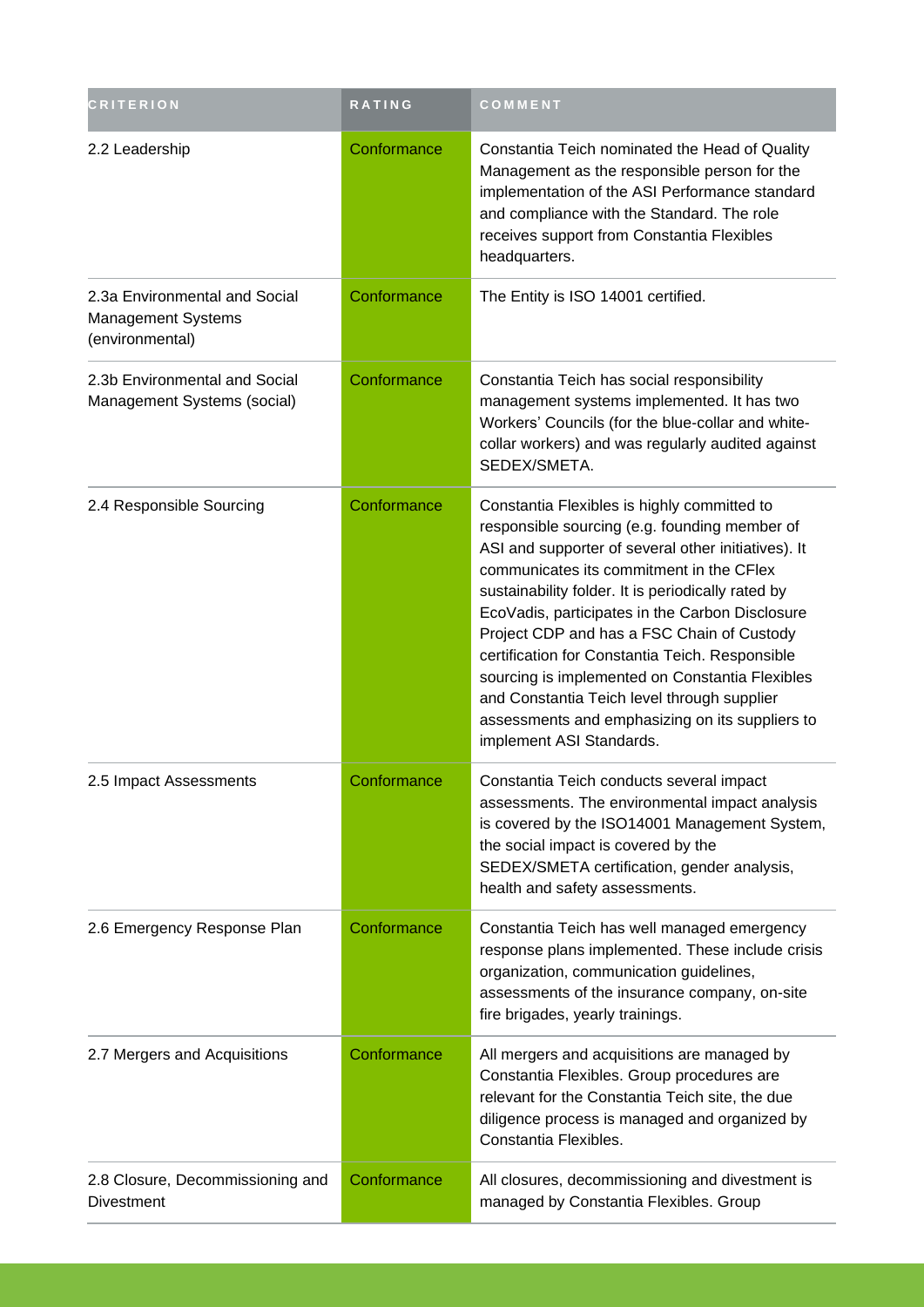| <b>CRITERION</b>                                                          | <b>RATING</b>  | COMMENT                                                                                                                                                                                                                                                                                                                                                                                                                                                                                                            |  |
|---------------------------------------------------------------------------|----------------|--------------------------------------------------------------------------------------------------------------------------------------------------------------------------------------------------------------------------------------------------------------------------------------------------------------------------------------------------------------------------------------------------------------------------------------------------------------------------------------------------------------------|--|
|                                                                           |                | procedures are relevant for the Constantia Teich<br>site.                                                                                                                                                                                                                                                                                                                                                                                                                                                          |  |
| PRINCIPLE 3 TRANSPARENCY                                                  |                |                                                                                                                                                                                                                                                                                                                                                                                                                                                                                                                    |  |
| 3.1 Sustainability Reporting                                              | Conformance    | Constantia Flexibles publishes its sustainability<br>data in the publicly available Wendel sustainability<br>report, 'Wendel Universal Registration Document<br>2020', page 210ff:<br>https://www.wendelgroup.com/sites/default/files/w<br>endel_2020_urd_uk.pdf<br>Constantia Flexibles and Constantia Teich provide<br>sustainability data to platforms like EcoVadis and<br>the Carbon Disclosure Project who verify and rate<br>this data. Product specific sustainability data is<br>provided to its clients. |  |
| 3.2 Non-compliance and liabilities                                        | Conformance    | Constantia Flexibles has a well-established group<br>system to avoid legal non-compliances and<br>liabilities. Constantia Flexibles publishes an<br>annual financial report that covers all sites<br>worldwide.                                                                                                                                                                                                                                                                                                    |  |
| 3.3a Payments to governments<br>(legal and contractual)                   | Conformance    | A clear system of policies and procedures about<br>anti-corruption and bribery exist at Constantia<br>Flexibles. A detailed system of reporting and<br>internal audits exits to guarantee compliance<br>within the group and at the Constantia Teich site.                                                                                                                                                                                                                                                         |  |
| 3.3b Payments to governments<br>(disclosure - bauxite mining)             | Not Applicable | This Criterion is not applicable to the Entity's<br>Certification Scope.                                                                                                                                                                                                                                                                                                                                                                                                                                           |  |
| 3.4 Stakeholder complaints,<br>grievances and requests for<br>information | Conformance    | The main stakeholders/interested parties with their<br>main requirements are communicated by<br>Constantia Flexibles, Internal and external<br>consultation mechanisms exist (e.g. Workers'<br>Councils, whistle blower hotlines). Detailed<br>information is available on Constantia Flexibles<br>website:<br>https://www.cflex.com/contact<br>Complaints can be made through the hotline:<br>compliance.cflex@phh.at<br>which is communicated in the Code of Conduct.                                            |  |
| PRINCIPLE 4 MATERIAL STEWARDSHIP                                          |                |                                                                                                                                                                                                                                                                                                                                                                                                                                                                                                                    |  |
| 4.1a Environmental Life Cycle<br>Assessment (life cycle impacts)          | Conformance    | Constantia Flexibles provides Life Cycle<br>Assessment with a semi-automated approach,<br>based on the product and product data of the<br>relevant plant. Clients of Constantia Teich receive<br>product specific LCAs.                                                                                                                                                                                                                                                                                            |  |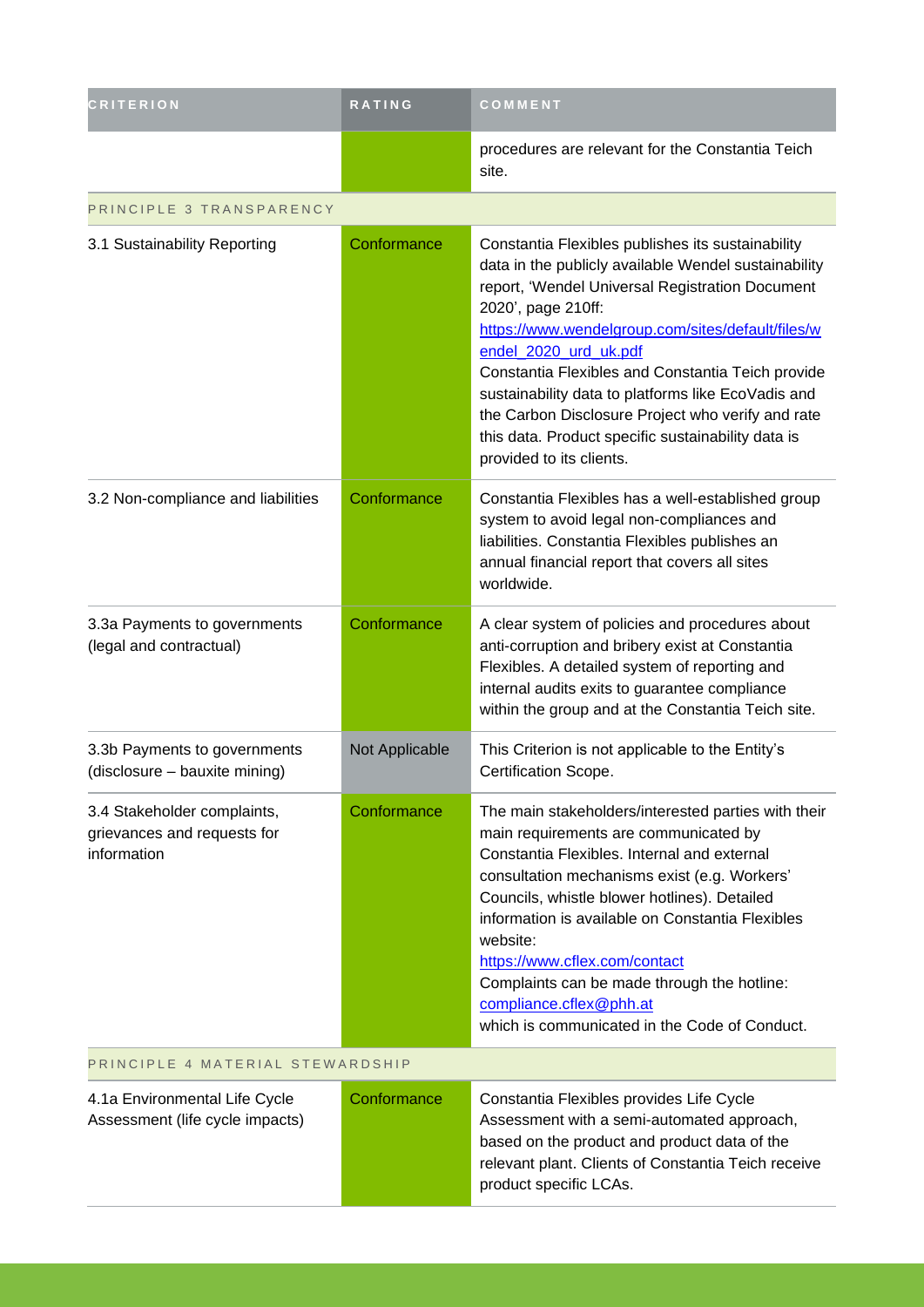| <b>CRITERION</b>                                                            | <b>RATING</b> | COMMENT                                                                                                                                                                                                                                                                                                                                                                                                                                                                                                                        |  |
|-----------------------------------------------------------------------------|---------------|--------------------------------------------------------------------------------------------------------------------------------------------------------------------------------------------------------------------------------------------------------------------------------------------------------------------------------------------------------------------------------------------------------------------------------------------------------------------------------------------------------------------------------|--|
| 4.1b Environmental Life Cycle<br>Assessment (cradle to gate)                | Conformance   | Constantia Flexibles / Constantia Teich elaborate<br>Life Cycle Assessments for its clients and present<br>the results in clear presentations, that cover both<br>cradle-to-gate as well as cradle-to-grave scenarios.                                                                                                                                                                                                                                                                                                         |  |
| 4.1c Environmental Life Cycle<br>Assessment (public<br>communication)       | Conformance   | Constantia Flexibles / Constantia Teich elaborate<br>Life Cycle Assessments for its clients that cover<br>both cradle-to-gate as well as cradle-to-grave<br>scenarios. Publicly available information is provided<br>on the website:<br>https://www.cflex.com/sustainability/corporate-<br>sustainability<br>Also, in the CSR brochure and in the Wendel<br>sustainability report, 'Wendel Universal Registration<br>Document 2020', page 210ff:<br>https://www.wendelgroup.com/sites/default/files/w<br>endel_2020_urd_uk.pdf |  |
| 4.2 Product design                                                          | Conformance   | Constantia Flexibles communicates clear reduction<br>targets e.g. in its CSR brochure (-40% CO2-<br>emissions by 2023 and 100% of products<br>recyclable in year 2025). Based on real data,<br>Constantia Teich supplies its clients with data for<br>different design solutions.                                                                                                                                                                                                                                              |  |
| 4.3a Aluminium Process Scrap<br>(targets)                                   | Conformance   | Clear procedures and work instructions exist for the<br>separate collection of aluminium scrap. Aluminium<br>waste is a KPI that is strictly monitored.                                                                                                                                                                                                                                                                                                                                                                        |  |
| 4.3b Aluminium Process Scrap<br>(alloy separation)                          | Conformance   | Clear procedures and work instructions exist for the<br>separate collection of aluminium foils and<br>laminates. Aluminium waste is a KPI.                                                                                                                                                                                                                                                                                                                                                                                     |  |
| 4.4a Collection and recycling of<br>products at end-of-life (strategy)      | Conformance   | Constantia Flexibles / Constantia Teich inform its<br>clients about the possibility to influence the<br>recycling rate through product design and<br>additional information on the product.                                                                                                                                                                                                                                                                                                                                    |  |
| 4.4b Collection and recycling of<br>products at end-of-life<br>(engagement) | Conformance   | Constantia Teich has clear targets for internal<br>aluminium recycling. Constantia Flexibles is<br>involved in industry-spanning project groups and<br>initiatives e.g. CEFLEX, working towards the<br>development of collection sorting and reprocessing<br>infrastructure for post-consumer flexible packaging<br>across Europe.                                                                                                                                                                                             |  |
| PRINCIPLE 5 GREENHOUSE GAS EMISSIONS                                        |               |                                                                                                                                                                                                                                                                                                                                                                                                                                                                                                                                |  |
| 5.1 Disclosure of GHG emissions<br>and energy use                           | Conformance   | Constantia Flexibles communicates its GHG<br>emissions and energy reduction achievements on<br>its website:                                                                                                                                                                                                                                                                                                                                                                                                                    |  |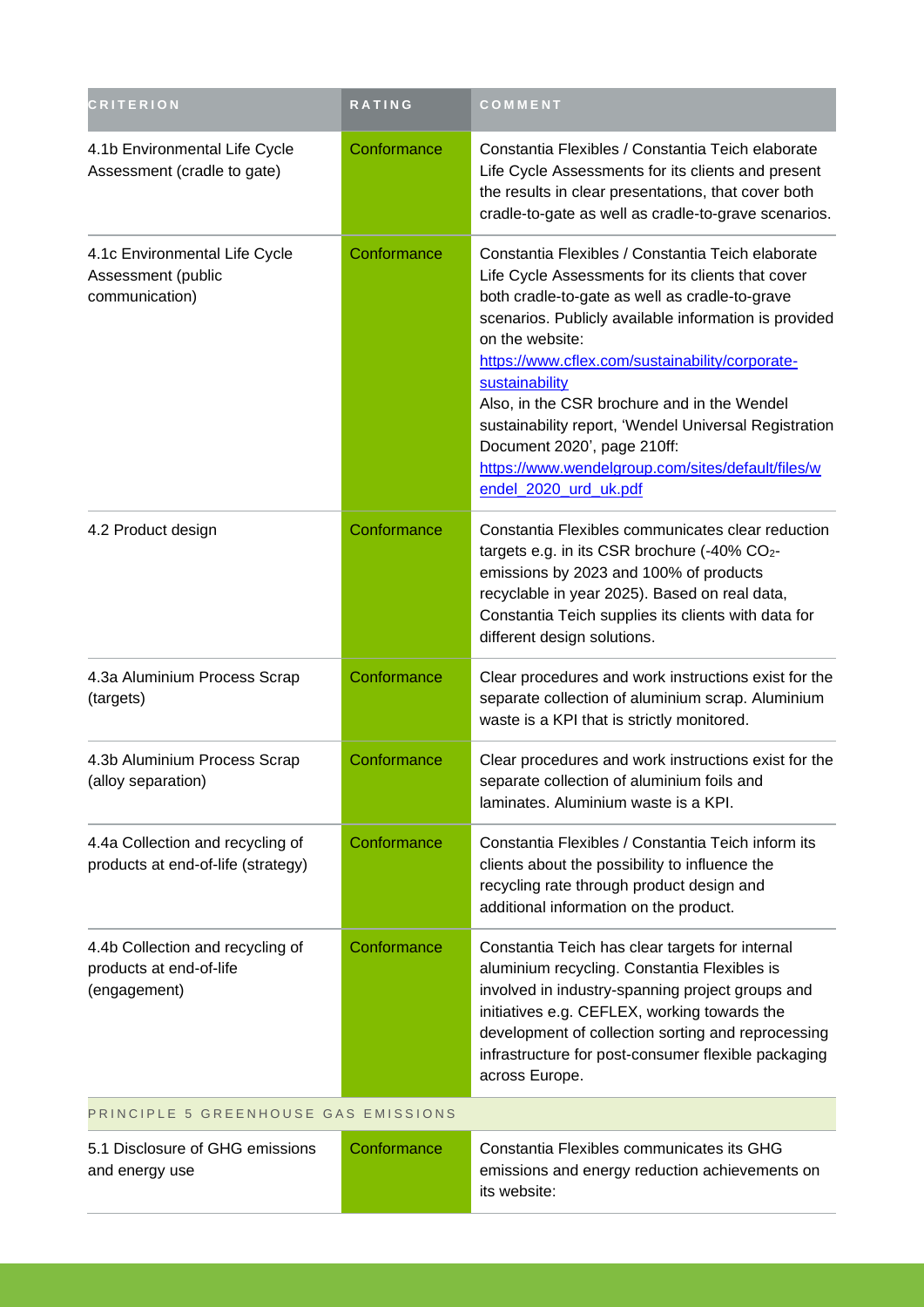| <b>CRITERION</b>                                      | RATING         | COMMENT                                                                                                                                                                                                                                                                                                                                                                                                                                                                                                                                                                     |
|-------------------------------------------------------|----------------|-----------------------------------------------------------------------------------------------------------------------------------------------------------------------------------------------------------------------------------------------------------------------------------------------------------------------------------------------------------------------------------------------------------------------------------------------------------------------------------------------------------------------------------------------------------------------------|
|                                                       |                | https://www.cflex.com/sustainability/corporate-<br>sustainability<br>Also, in the publicly available environmental report<br>and the Wendel sustainability report, 'Wendel<br>Universal Registration Document 2020', page<br>210ff:<br>https://www.wendelgroup.com/sites/default/files/w<br>endel_2020_urd_uk.pdf<br>Data is also communicated to public authorities<br>and to platforms like EcoVadis and the Carbon<br>Disclosure Project who verify and rate this data.                                                                                                  |
| 5.2 GHG emissions reductions                          | Conformance    | Constantia Flexibles committed itself to reduce<br>CO <sub>2</sub> -emission by 24% by 2030 and 49% by 2049.<br>Constantia Teich monitors its energy and GHG<br>emissions within its ISO 14001 Management<br>System, through energy audits and submitting<br>VOC reports. Data can be found on the website:<br>https://www.cflex.com/sustainability/corporate-<br>sustainability<br>and in the Wendel sustainability report, 'Wendel<br>Universal Registration Document 2020', page<br>210ff:<br>https://www.wendelgroup.com/sites/default/files/w<br>endel_2020_urd_uk.pdf |
| 5.3a Aluminium Smelting<br>(management system)        | Not Applicable | This Criterion is not applicable to the Entity's<br>Certification Scope.                                                                                                                                                                                                                                                                                                                                                                                                                                                                                                    |
| 5.3b Aluminium Smelting (up to<br>and including 2020) | Not Applicable | This Criterion is not applicable to the Entity's<br>Certification Scope.                                                                                                                                                                                                                                                                                                                                                                                                                                                                                                    |
| 5.3c Aluminium Smelting (after<br>2020)               | Not Applicable | This Criterion is not applicable to the Entity's<br>Certification Scope.                                                                                                                                                                                                                                                                                                                                                                                                                                                                                                    |

## PRINCIPLE 6 EMISSIONS, EFFLUENTS AND WASTE

| 6.1 Emissions to Air                                                    | Conformance | All emissions to air are measured and reported to<br>the authorities. Emission reduction plans exist and<br>are approved by the authorities.                                                                                                             |
|-------------------------------------------------------------------------|-------------|----------------------------------------------------------------------------------------------------------------------------------------------------------------------------------------------------------------------------------------------------------|
| 6.2 Discharges to Water                                                 | Conformance | Discharges to water is covered and managed<br>within the environmental management system.<br>Water is discharged within the legal permissions.<br>Water reduction targets are defined and progress<br>is monitored.                                      |
| 6.3a Assessment and Management<br>of Spills and Leakage<br>(assessment) | Conformance | Major risks are identified in the environmental risk<br>assessment. Alarm plans for different kind of risks<br>are available and are trained. Internal audits are<br>conducted to identify leakages. Crisis<br>management includes environmental alarms. |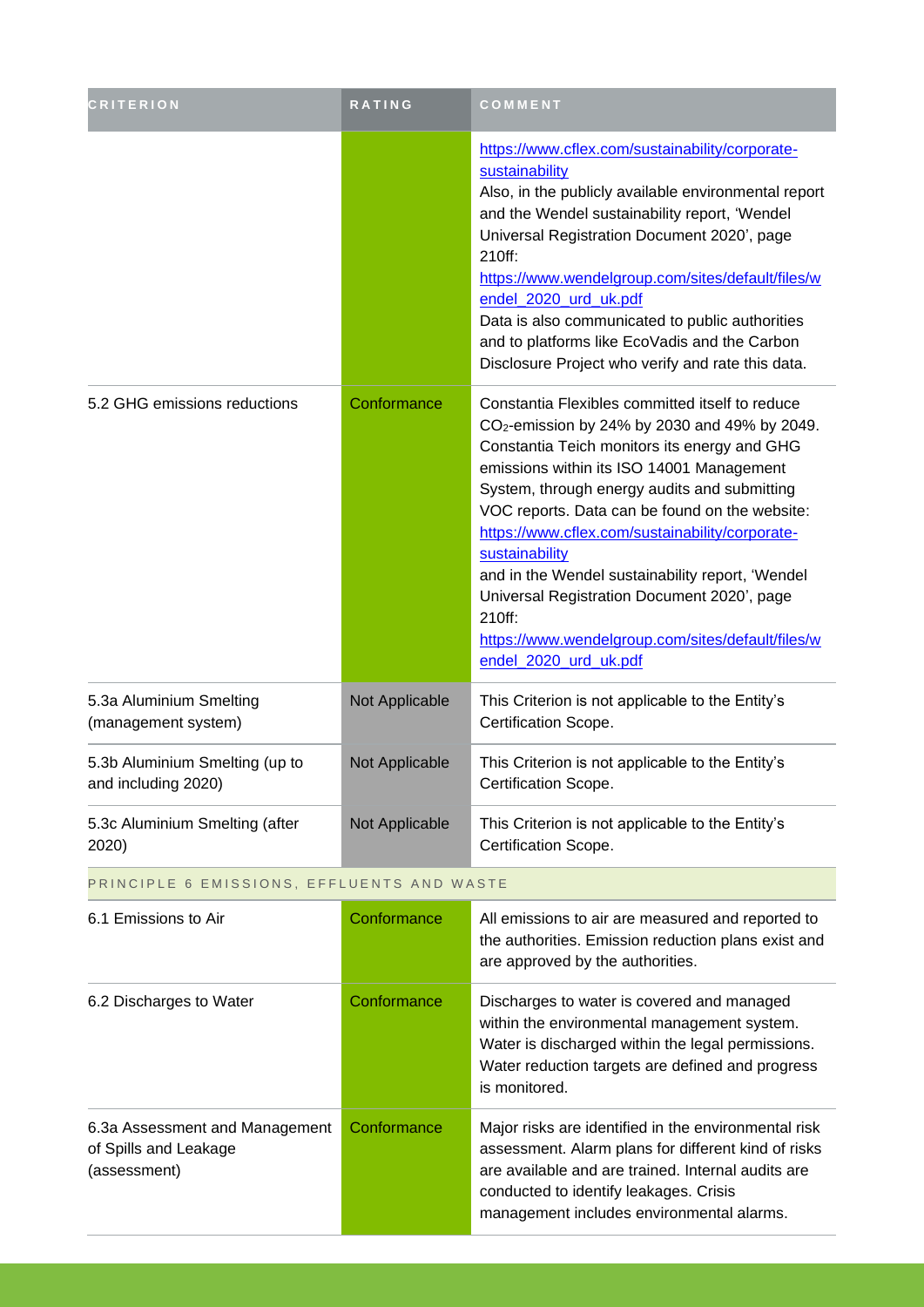| <b>CRITERION</b>                                                        | RATING         | COMMENT                                                                                                                                                                                                                                                                                                                                                                                                                                                                                                                    |
|-------------------------------------------------------------------------|----------------|----------------------------------------------------------------------------------------------------------------------------------------------------------------------------------------------------------------------------------------------------------------------------------------------------------------------------------------------------------------------------------------------------------------------------------------------------------------------------------------------------------------------------|
| 6.3b Assessment and Management<br>of Spills and Leakage<br>(management) | Conformance    | Major risks are identified in the environmental risk<br>assessment. Alarm plans for different kind of risks<br>are available and are trained. Internal audits are<br>conducted to identify leakages. Crisis<br>management includes environmental alarms.                                                                                                                                                                                                                                                                   |
| 6.4a Reporting of Spills (immediate<br>disclosure)                      | Conformance    | Alarm plans for different kind of risks are available<br>and are trained. Internal audits are conducted to<br>identify leakages. Crisis management includes<br>environmental alarms with information to<br>authorities and the local community according to<br>severity of the incident.                                                                                                                                                                                                                                   |
| 6.4b Reporting of Spills (regular<br>reporting)                         | Conformance    | Spills are reported in the environmental<br>management system, actions are documented in<br>the CAPA-catalogue (corrective and preventative<br>action) and management review. Authorities are<br>informed in the case of contamination issues on<br>larger scales.                                                                                                                                                                                                                                                         |
| 6.5a Waste management and<br>reporting (strategy)                       | Conformance    | Waste management is covered by the<br>environmental management system and the waste<br>management concept. Clear reduction targets<br>according to the collection of hazardous and non-<br>hazardous waste exist, KPIs are defined.                                                                                                                                                                                                                                                                                        |
| 6.5b Waste management and<br>reporting (disclosure)                     | Conformance    | The waste management reporting is covered by<br>the environmental management system and the<br>waste management concept. Waste is a KPI that<br>is monitored continuously. Data is reported to the<br>authorities and is available in the environmental<br>report, that is given to interested parties on<br>request. Data is provided in the Wendel<br>sustainability report, 'Wendel Universal<br>Registration Document 2020', page 210ff:<br>https://www.wendelgroup.com/sites/default/files/w<br>endel_2020_urd_uk.pdf |
| 6.6a Bauxite Residue (storage<br>construction)                          | Not Applicable | This Criterion is not applicable to the Entity's<br>Certification Scope.                                                                                                                                                                                                                                                                                                                                                                                                                                                   |
| 6.6b Bauxite Residue (integrity<br>checks and controls)                 | Not Applicable | This Criterion is not applicable to the Entity's<br>Certification Scope.                                                                                                                                                                                                                                                                                                                                                                                                                                                   |
| 6.6c Bauxite Residue (water<br>discharge)                               | Not Applicable | This Criterion is not applicable to the Entity's<br>Certification Scope.                                                                                                                                                                                                                                                                                                                                                                                                                                                   |
| 6.6d Bauxite Residue (marine and<br>aquatic environments)               | Not Applicable | This Criterion is not applicable to the Entity's<br>Certification Scope.                                                                                                                                                                                                                                                                                                                                                                                                                                                   |
| 6.6e Bauxite Residue (start of the<br>art technologies)                 | Not Applicable | This Criterion is not applicable to the Entity's<br>Certification Scope.                                                                                                                                                                                                                                                                                                                                                                                                                                                   |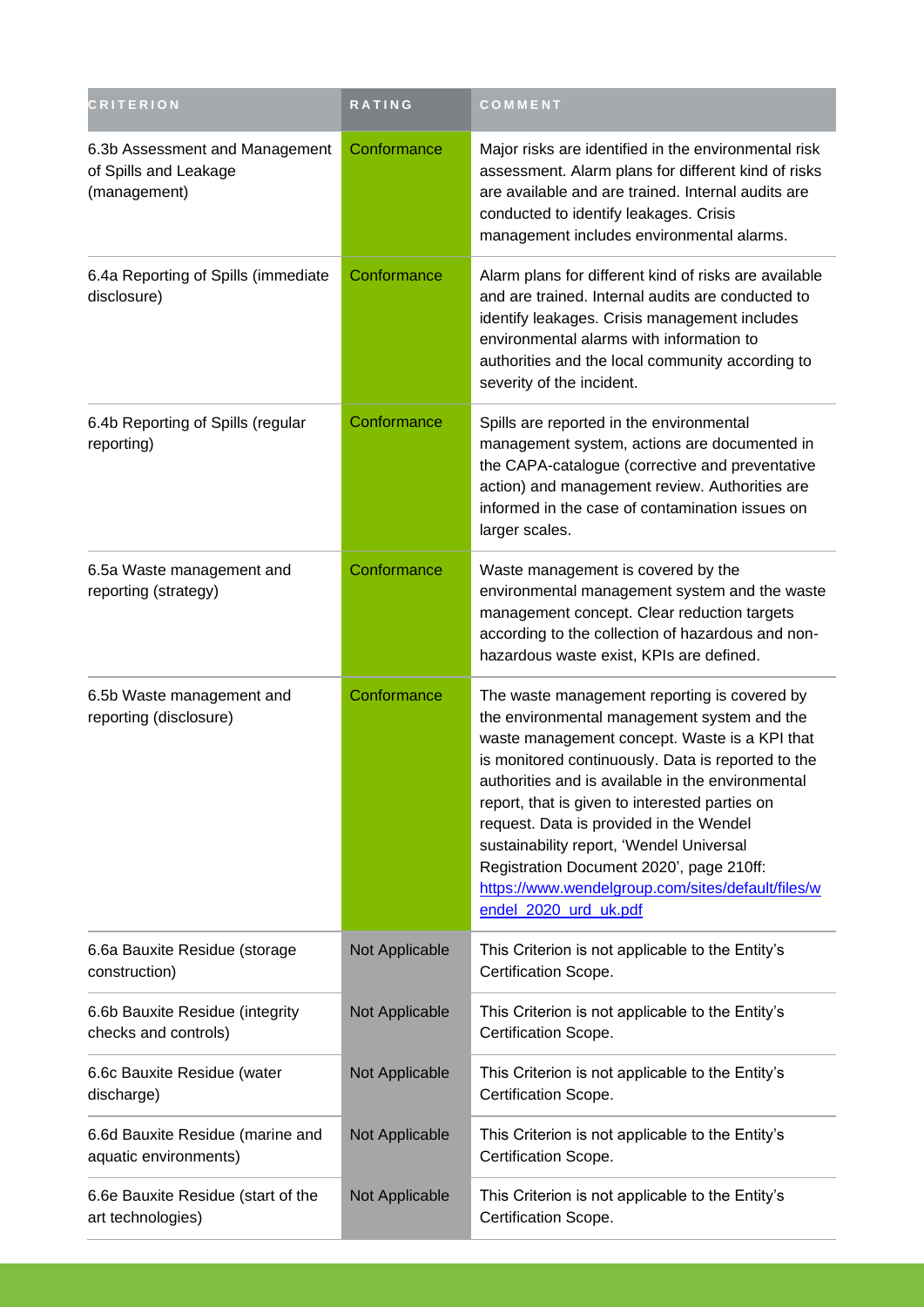| <b>CRITERION</b>                                                 | <b>RATING</b>  | COMMENT                                                                  |
|------------------------------------------------------------------|----------------|--------------------------------------------------------------------------|
| 6.6f Bauxite Residue (remediation)                               | Not Applicable | This Criterion is not applicable to the Entity's<br>Certification Scope. |
| 6.7a Spent Pot Lining (SPL)<br>(storage and management)          | Not Applicable | This Criterion is not applicable to the Entity's<br>Certification Scope. |
| 6.7b Spent Pot Lining (SPL)<br>(recovery and recycling)          | Not Applicable | This Criterion is not applicable to the Entity's<br>Certification Scope. |
| 6.7c Spent Pot Lining (SPL)<br>(Untreated SPL)                   | Not Applicable | This Criterion is not applicable to the Entity's<br>Certification Scope. |
| 6.7d Spent Pot Lining (SPL)<br>(review of alternatives)          | Not Applicable | This Criterion is not applicable to the Entity's<br>Certification Scope. |
| 6.7e Spent Pot Lining (SPL)<br>(marine and aquatic environments) | Not Applicable | This Criterion is not applicable to the Entity's<br>Certification Scope. |
| 6.8a Dross (recovery)                                            | Not Applicable | This Criterion is not applicable to the Entity's<br>Certification Scope. |
| 6.8b Dross (recycling)                                           | Not Applicable | This Criterion is not applicable to the Entity's<br>Certification Scope. |
| 6.8c Dross (review of alternatives)                              | Not Applicable | This Criterion is not applicable to the Entity's<br>Certification Scope. |

### PRINCIPLE 7 WATER STEWARDSHIP

| 7.1a Water assessment (mapping)             | Conformance | Water consumption is monitored as a KPI within<br>the environmental management system. Tracking<br>shows a continuous decrease.                                                                                                                                                                                       |
|---------------------------------------------|-------------|-----------------------------------------------------------------------------------------------------------------------------------------------------------------------------------------------------------------------------------------------------------------------------------------------------------------------|
| 7.1b Water assessment (risk<br>assessment)  | Conformance | The environmental management system covers<br>environmental risk analysis. Water is included in<br>the assessment, water consumption is a KPI.                                                                                                                                                                        |
| 7.2a Water management<br>(management plans) | Conformance | Water is included in the environmental program<br>with a water reduction plan. Water consumption is<br>a KPI, with improvement reached in the last years<br>through closed water cycles.                                                                                                                              |
| 7.2b Water management<br>(monitoring)       | Conformance | Water consumption is a KPI that is monitored.<br>Monitoring shows a continuous decrease of water<br>consumption.                                                                                                                                                                                                      |
| 7.3 Disclosure of water usage and<br>risks  | Conformance | Disclosure of water usage and risks is part of the<br>environmental management system and is<br>submitted to stakeholders on request. Water<br>usage, waste water and water pollution are part of<br>water monitoring and are reported to the<br>authorities. Water related permits are renewed<br>from time to time. |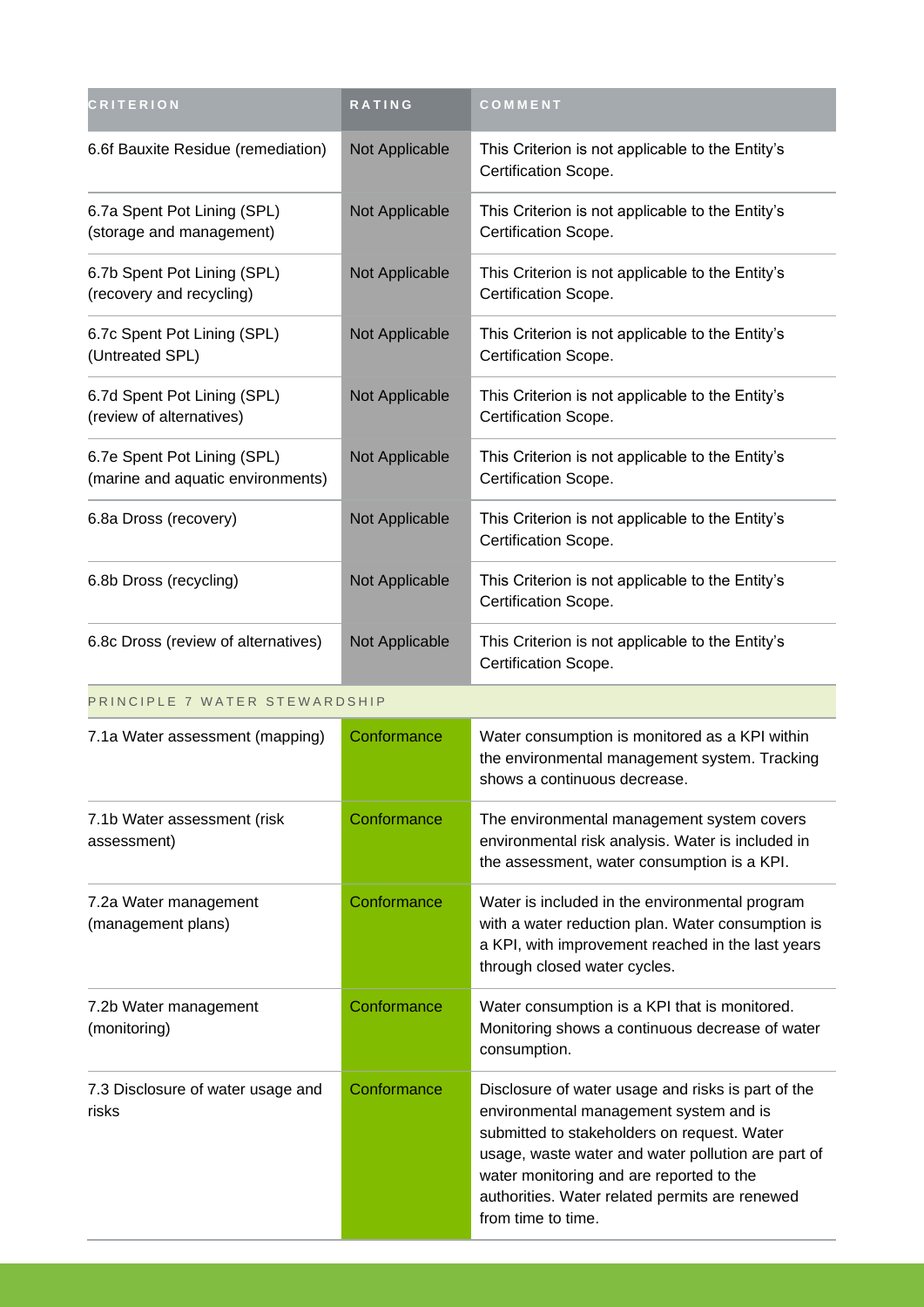| <b>CRITERION</b>                                                                          | <b>RATING</b>  | COMMENT                                                                                                                                                                                                                                                                                                                                     |  |
|-------------------------------------------------------------------------------------------|----------------|---------------------------------------------------------------------------------------------------------------------------------------------------------------------------------------------------------------------------------------------------------------------------------------------------------------------------------------------|--|
| PRINCIPLE 8 BIODIVERSITY                                                                  |                |                                                                                                                                                                                                                                                                                                                                             |  |
| 8.1 Biodiversity assessment                                                               | Conformance    | Biodiversity assessment is included in the<br>environmental management system. Constantia<br>Teich is located close to protection zones ("Natura<br>2000"), with special monitoring of the Entity's<br>impact on the environment. A biodiversity<br>consultant was contracted, several of the<br>recommendations are currently implemented. |  |
| 8.2a Biodiversity management<br>(biodiversity action plans)                               | Conformance    | An external biodiversity assessment was<br>undertaken and several biodiversity projects are<br>now implemented in the environmental<br>management system.                                                                                                                                                                                   |  |
| 8.2b Biodiversity management<br>(consultation and mitigation<br>hierarchy)                | Conformance    | Constantia Teich is located close to biodiversity<br>protection zones ("Natura 2000"). All extensions at<br>the site have to be approved through local<br>authorities, where the impact on biodiversity and<br>the environment is evaluated.                                                                                                |  |
| 8.2c Biodiversity management<br>(reporting)                                               | Conformance    | Biodiversity related issues are communicated<br>internally (e.g. employee newsletter) and<br>externally (e.g. local newspapers).                                                                                                                                                                                                            |  |
| 8.3 Alien Species                                                                         | Conformance    | A biodiversity assessment was conducted by an<br>external consultancy. Due to the type of sourcing,<br>the risk of introduction of alien species is low.                                                                                                                                                                                    |  |
| 8.4a Commitment to "No Go" in<br>World Heritage properties<br>(exploration and new mines) | Not Applicable | This Criterion is not applicable to the Entity's<br>Certification Scope.                                                                                                                                                                                                                                                                    |  |
| 8.4b Commitment to "No Go" in<br>World Heritage properties (existing<br>operations)       | Not Applicable | This Criterion is not applicable to the Entity's<br>Certification Scope.                                                                                                                                                                                                                                                                    |  |
| 8.5a Mine rehabilitation (best<br>available techniques)                                   | Not Applicable | This Criterion is not applicable to the Entity's<br>Certification Scope.                                                                                                                                                                                                                                                                    |  |
| 8.5b Mine rehabilitation (financial<br>provisions)                                        | Not Applicable | This Criterion is not applicable to the Entity's<br>Certification Scope.                                                                                                                                                                                                                                                                    |  |
| PRINCIPLE 9 HUMAN RIGHTS                                                                  |                |                                                                                                                                                                                                                                                                                                                                             |  |
| 9.1a Human Rights Due Diligence<br>(policy)                                               | Conformance    | Constantia Flexibles commits the whole group,<br>including the Entity, in its Code of Conduct to<br>compliance with human rights. Constantia Teich<br>trains all employees through an electronic training<br>tool on human rights and has already undertaken<br>several SMETA-audits.                                                       |  |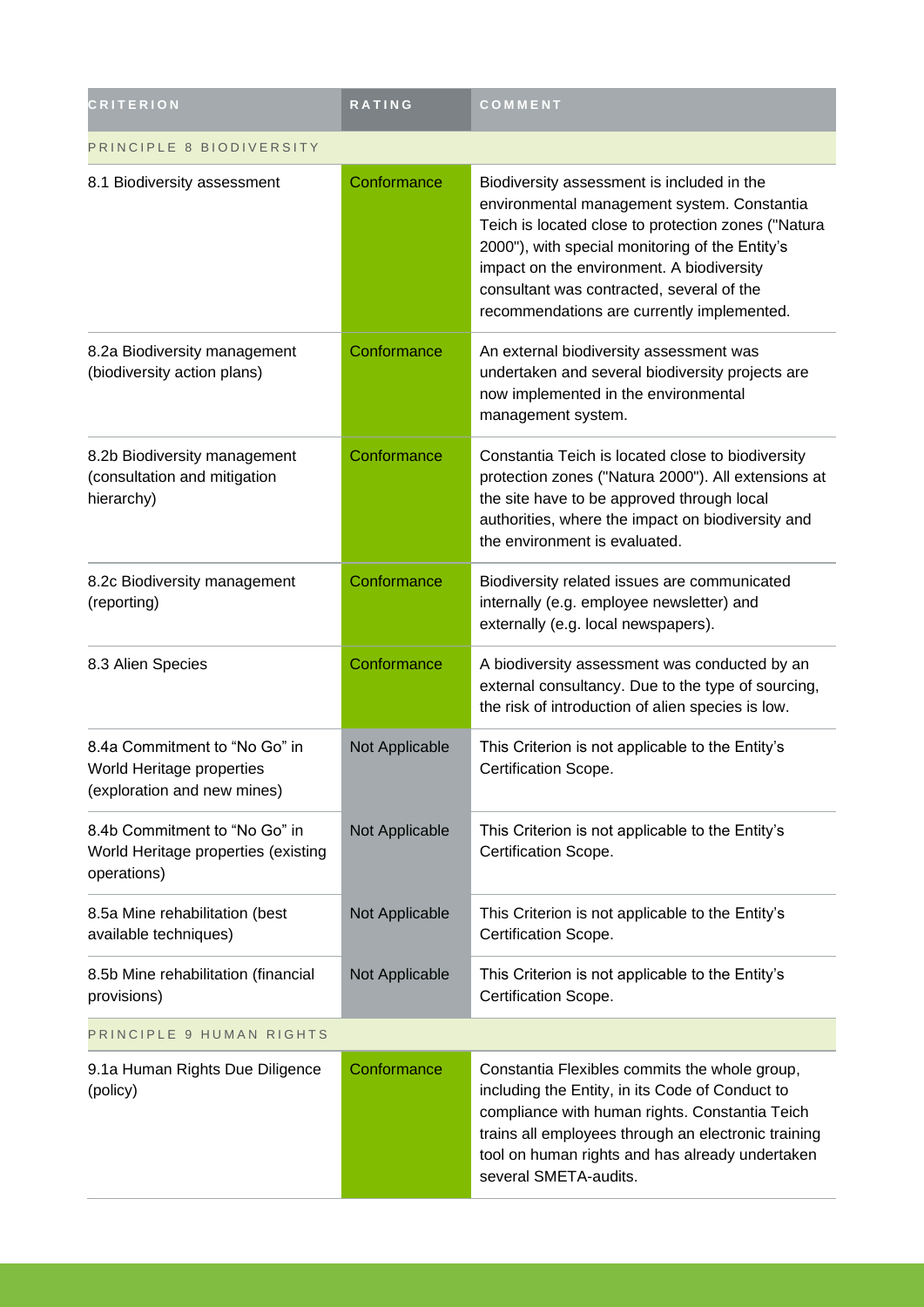| <b>CRITERION</b>                                 | <b>RATING</b>  | COMMENT                                                                                                                                                                                                                                                                                                                                           |
|--------------------------------------------------|----------------|---------------------------------------------------------------------------------------------------------------------------------------------------------------------------------------------------------------------------------------------------------------------------------------------------------------------------------------------------|
| 9.1b Human Rights Due Diligence<br>(process)     | Conformance    | Constantia Flexibles commits the whole group,<br>including the Entity, in its Code of Conduct to<br>compliance with human rights. It is a founding<br>member of ASI and tries to extend this approach<br>in its supply chain. Constantia Teich elaborates an<br>annual discrimination report and is audited on a<br>regular basis on SEDEX/SMETA. |
| 9.1c Human Rights Due Diligence<br>(remediation) | Conformance    | Constantia Flexibles commits the whole group,<br>including the Entity, in its Code of Conduct to<br>compliance with human rights. An externally<br>communicated helpline exists; the elected worker<br>representation is the main contact for all<br>complaints and topics of workers at Constantia<br>Teich.                                     |
| 9.2 Women's Rights                               | Conformance    | Constantia Flexibles commits itself in the Code of<br>Conduct to the prohibition of discrimination and<br>harassment. Constantia Teich elaborates an<br>annual anti-discrimination report. Constantia Teich<br>was awarded as a family-friendly enterprise that<br>sets activities to support work-life balance,<br>especially for women.         |
| 9.3 Indigenous Peoples                           | Not Applicable | Not applicable, as there are no Indigenous people<br>in Austria.                                                                                                                                                                                                                                                                                  |
| 9.4 Free, Prior, and Informed<br>Consent (FPIC)  | Not Applicable | Not applicable, as there are no Indigenous people<br>in Austria.                                                                                                                                                                                                                                                                                  |
| 9.5 Cultural and sacred heritage                 | Not Applicable | Not applicable, as no cultural and sacred heritage<br>is affected by the site.                                                                                                                                                                                                                                                                    |
| 9.6a Resettlements (avoid or<br>minimise)        | Not Applicable | Not applicable, as no resettlement is necessary as<br>no local residents are affected by the site.                                                                                                                                                                                                                                                |
| 9.6b Resettlements (where<br>unavoidable)        | Not Applicable | Not applicable, as no resettlement is necessary as<br>no local residents are affected by the site.                                                                                                                                                                                                                                                |
| 9.7a Local Communities (rights and<br>interests) | Conformance    | Constantia Teich has a close relationship with the<br>local communities. Stakeholders with their<br>interests were identified and mapped as part of<br>the ISO certification.                                                                                                                                                                     |
| 9.7b Local Communities (impacts)                 | Conformance    | Constantia Teich is in close contact with<br>surrounding communities. Most of its employees<br>are from the local area; Constantia Teich supports<br>several social initiatives of the local communities.<br>Stakeholders with their interests were identified<br>and mapped as part of the ISO certification.                                    |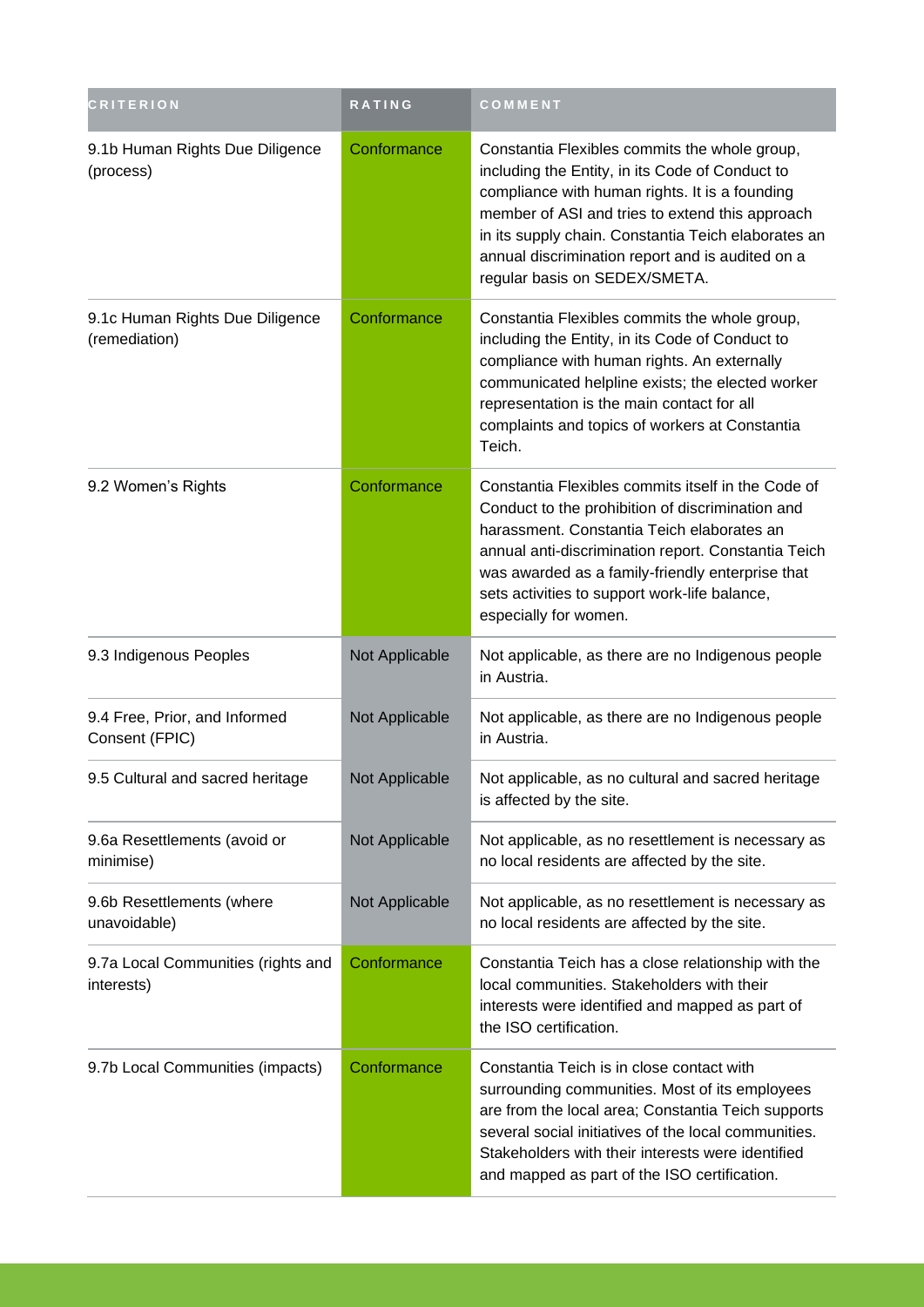| <b>CRITERION</b>                                                                                      | <b>RATING</b>  | COMMENT                                                                                                                                                                                                                                                                                                        |
|-------------------------------------------------------------------------------------------------------|----------------|----------------------------------------------------------------------------------------------------------------------------------------------------------------------------------------------------------------------------------------------------------------------------------------------------------------|
| 9.7c Local Communities<br>(livelihoods)                                                               | Conformance    | Constantia Teich is in close contact with<br>surrounding communities. Most of its employees<br>are from the local area; Constantia Teich supports<br>several social initiatives of the local communities.<br>Stakeholders with their interests were identified<br>and mapped as part of the ISO certification. |
| 9.8 Conflict-Affected and High-Risk<br>Areas                                                          | Not Applicable | Not applicable, as there are no activities in<br>conflict-affected and high-risk areas.                                                                                                                                                                                                                        |
| 9.9 Security practice                                                                                 | Conformance    | Plant security is provided through own staff. Staff<br>are trained on the Code of Conduct and have to<br>comply with it.                                                                                                                                                                                       |
| PRINCIPLE 10 LABOUR RIGHTS                                                                            |                |                                                                                                                                                                                                                                                                                                                |
| 10.1a Freedom of Association and<br><b>Right to Collective Bargaining</b><br>(freedom of association) | Conformance    | Constantia Teich commits itself to respect the<br>Workers' rights in its Code of Conduct and<br>requests the same of its Suppliers. Constantia<br>Teich has two elected Workers' Councils (one for<br>blue-collar workers and one for white-collar<br>workers).                                                |
| 10.1b Freedom of Association and<br><b>Right to Collective Bargaining</b><br>(collective bargaining)  | Conformance    | Constantia Teich commits itself to respect the<br>Workers' rights in its Code of Conduct and<br>expects the same of its Suppliers. Constantia<br>Teich has two elected Workers' Councils (one for<br>blue-collar workers and one for white-collar<br>workers).                                                 |
| 10.1c Freedom of Association and<br><b>Right to Collective Bargaining</b><br>(alternative means)      | Not Applicable | Not applicable, as two elected Workers' Councils<br>exist at the site (one for blue-collar workers and<br>one for white-collar workers).                                                                                                                                                                       |
| 10.2a Child Labour (minimum age)                                                                      | Conformance    | Child labour is prohibited in Austria. Young<br>workers (from the age of 15 to 18) are under<br>special protection within the apprenticeship<br>program.                                                                                                                                                       |
| 10.2b Child Labour (hazardous)                                                                        | Conformance    | Child labour is prohibited in Austria. Young<br>workers (from the age of 15 to 18) are under<br>special protection within the apprenticeship<br>program, they are not allowed to work in<br>hazardous working environments.                                                                                    |
| 10.2c Child Labour (worst forms)                                                                      | Conformance    | Child labour is prohibited in Austria. Constantia<br>Teich commits itself, and expects its Suppliers, to<br>comply with the prohibition of child labour.                                                                                                                                                       |
| 10.3a Forced Labour (human<br>trafficking)                                                            | Conformance    | Constantia Teich commits itself, and expects its<br>Suppliers, to comply with the prohibition of forced                                                                                                                                                                                                        |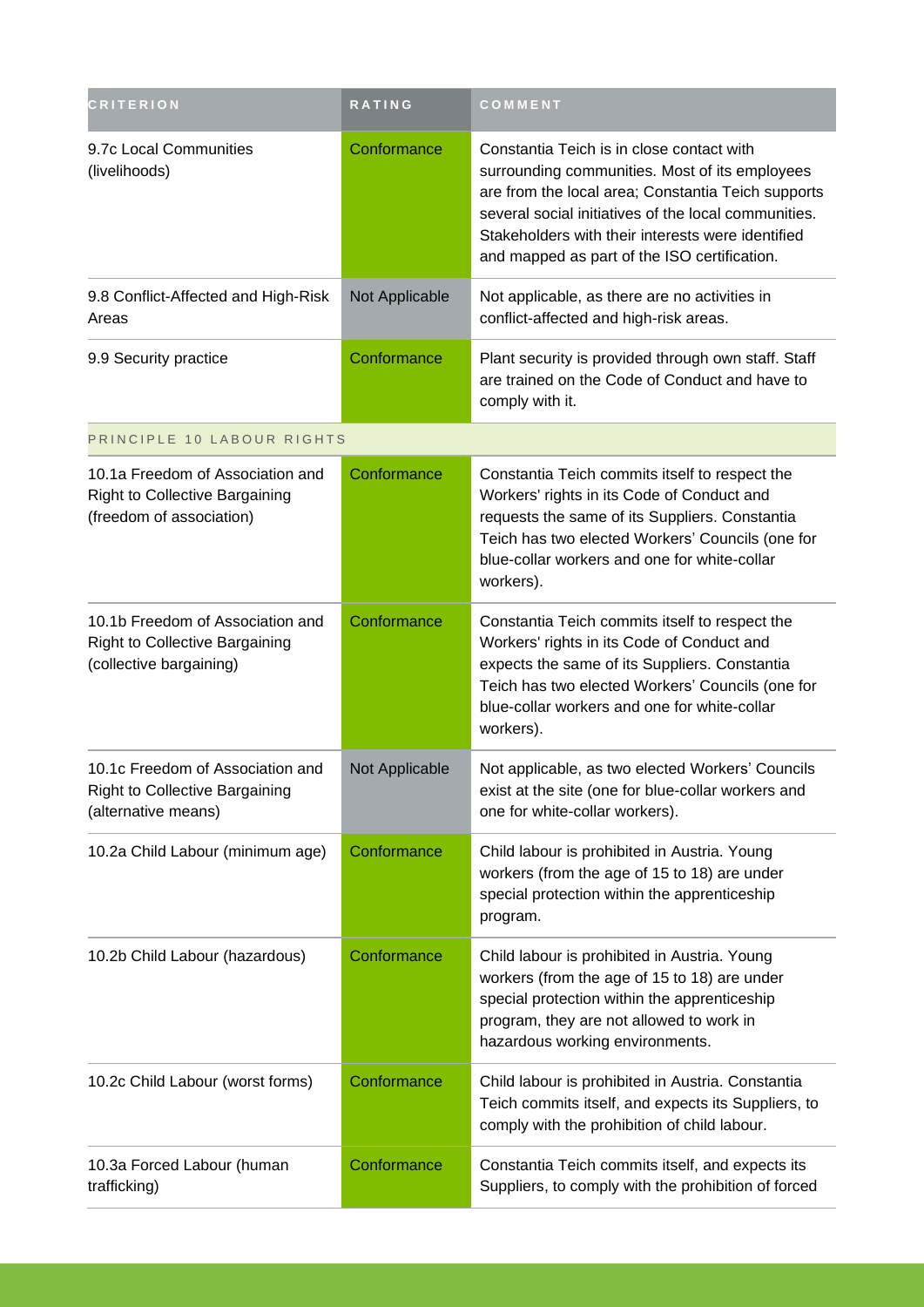| <b>CRITERION</b>                                                                | RATING      | COMMENT                                                                                                                                                                                                                                                                                                                |
|---------------------------------------------------------------------------------|-------------|------------------------------------------------------------------------------------------------------------------------------------------------------------------------------------------------------------------------------------------------------------------------------------------------------------------------|
|                                                                                 |             | labour, slavery and human trafficking. Constantia<br>Flexibles is a founding member of ASI.                                                                                                                                                                                                                            |
| 10.3b Forced Labour (deposits,<br>fees, advances)                               | Conformance | Constantia Teich is not involved in forced labour.<br>All employees are either employed directly or<br>through recognized labour agencies, providing all<br>necessary documentation of the employees.                                                                                                                  |
| 10.3c Forced Labour (migrant<br>workers)                                        | Conformance | Constantia Teich is not involved in forced labour.<br>Workers are either Austrian citizens or have<br>permanent working and living rights in Austria.                                                                                                                                                                  |
| 10.3d Forced Labour (debt<br>bondage)                                           | Conformance | Constantia Teich is not involved in forced labour.<br>No deposits or security payments are permitted.                                                                                                                                                                                                                  |
| 10.3e Forced Labour (freedom of<br>movement)                                    | Conformance | Constantia Teich is not involved in forced labour.<br>There is no restriction of Workers' movement at<br>the site.                                                                                                                                                                                                     |
| 10.3f Forced Labour (retention of<br>identity papers, permits,<br>certificates) | Conformance | Constantia Teich is not involved in forced labour.<br>The HR department does not hold original<br>documents but only copies of documents such as<br>identification and passports, in the workers files.                                                                                                                |
| 10.3g Forced Labour (freedom to<br>terminate employment)                        | Conformance | Constantia Teich is not involved in forced labour.<br>The time for announced termination of the working<br>contract is regulated in the Collective Bargaining<br>Agreement of the sector.                                                                                                                              |
| 10.4 Non-Discrimination                                                         | Conformance | Constantia Teich states in its Code of Conduct,<br>that discrimination is neither tolerated at the site<br>nor at its Suppliers. Constantia Teich elaborates<br>an annual anti-discrimination report.                                                                                                                  |
| 10.5 Communication and<br>engagement                                            | Conformance | Direct and frequent communication with workers<br>and the representatives of the Workers' Councils<br>is established. A positive working climate and<br>direct communication were mentioned by<br>interviewed persons.                                                                                                 |
| 10.6 Disciplinary practices                                                     | Conformance | Constantia Teich states in the Code of Conduct,<br>that it does not tolerate any form of punishment<br>and harassment. It requires its Suppliers to<br>comply with the Code of Conduct. Disciplinary<br>measures are regulated by law and require written<br>evidence and the involvement of worker<br>representation. |
| 10.7a Remuneration (living wage)                                                | Conformance | Wages are regulated through the Collective<br>Bargaining Agreement of the sector. Constantia<br>Teich provides additional financial and non-<br>financial benefits for the employees.                                                                                                                                  |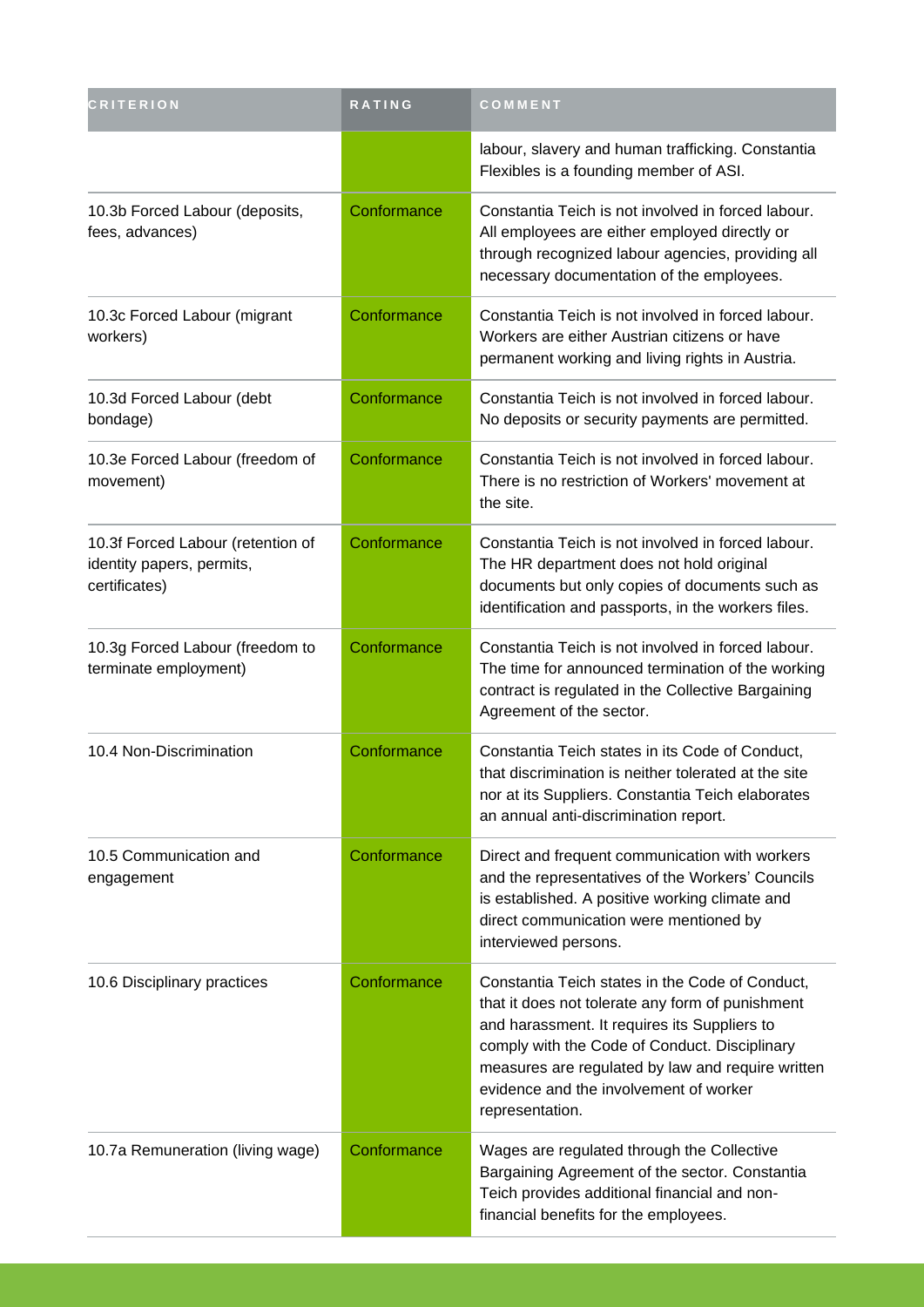| <b>CRITERION</b>                                                                        | <b>RATING</b> | COMMENT                                                                                                                                                                                                                                                                                                                           |  |  |
|-----------------------------------------------------------------------------------------|---------------|-----------------------------------------------------------------------------------------------------------------------------------------------------------------------------------------------------------------------------------------------------------------------------------------------------------------------------------|--|--|
| 10.7b Remuneration (method of<br>payment)                                               | Conformance   | All payments are documented and submitted at<br>the end of the month to the employees' bank<br>accounts.                                                                                                                                                                                                                          |  |  |
| 10.8 Working Time                                                                       | Conformance   | Working hours are recorded electronically and<br>paid with the relevant bonus payments. Working<br>hours are controlled and are according to Austrian<br>worktime law.                                                                                                                                                            |  |  |
| PRINCIPLE 11 OCCUPATIONAL HEALTH AND SAFETY                                             |               |                                                                                                                                                                                                                                                                                                                                   |  |  |
| 11.1a Occupational Health and<br>Safety (OH&S) Policy (policy)                          | Conformance   | Constantia Flexibles' Health and Safety Policy is<br>implemented and communicated together with the<br>environmental and quality policy at several places<br>at Constantia Teich site.                                                                                                                                            |  |  |
| 11.1b Occupational Health and<br>Safety (OH&S) Policy (workers and<br>visitors)         | Conformance   | Constantia Flexibles' Health and Safety Policy is<br>applied to Workers and Visitors. Instruments and<br>institutions are implemented as foreseen by local<br>law (H&S Committee, workplace risk<br>assessment). An action plan is in place to<br>eliminate or reduce risks.                                                      |  |  |
| 11.1c Occupational Health and<br>Safety (OH&S) Policy (applicable<br>law and standards) | Conformance   | Constantia Flexibles' Health and Safety Policy<br>includes commitment to legal compliance.<br>Systems exist to identify all applicable laws and<br>standards and to control their fulfilment (internal<br>and external audits).                                                                                                   |  |  |
| 11.1d Occupational Health and<br>Safety (OH&S) Policy (right to stop<br>unsafe work)    | Conformance   | Constantia Teich implemented a "zero-accident-<br>culture" program and trains employees on safe<br>and healthy work.                                                                                                                                                                                                              |  |  |
| 11.2 OH&S Management System                                                             | Conformance   | Constantia Teich has a well-established Health<br>and Safety Management System with risk<br>assessments, audits and periodic in-depth<br>trainings.                                                                                                                                                                               |  |  |
| 11.3 Employee engagement on<br>health and safety                                        | Conformance   | Constantia Teich has a system of workers'<br>involvement in health and safety. Worker<br>representatives participate at the periodic Work<br>Safety Councils (ASA-meetings) every 3 months,<br>a zero-accident-culture is currently implemented<br>under Workers' participation (audits, identification<br>of unsafe situations). |  |  |
| 11.4 OH&S performance                                                                   | Conformance   | Health and safety incidents are tracked with the<br>target, to reduce accidents rates by 50% per year.<br>Near miss and dangerous actions are tracked to<br>create awareness among the workers.                                                                                                                                   |  |  |